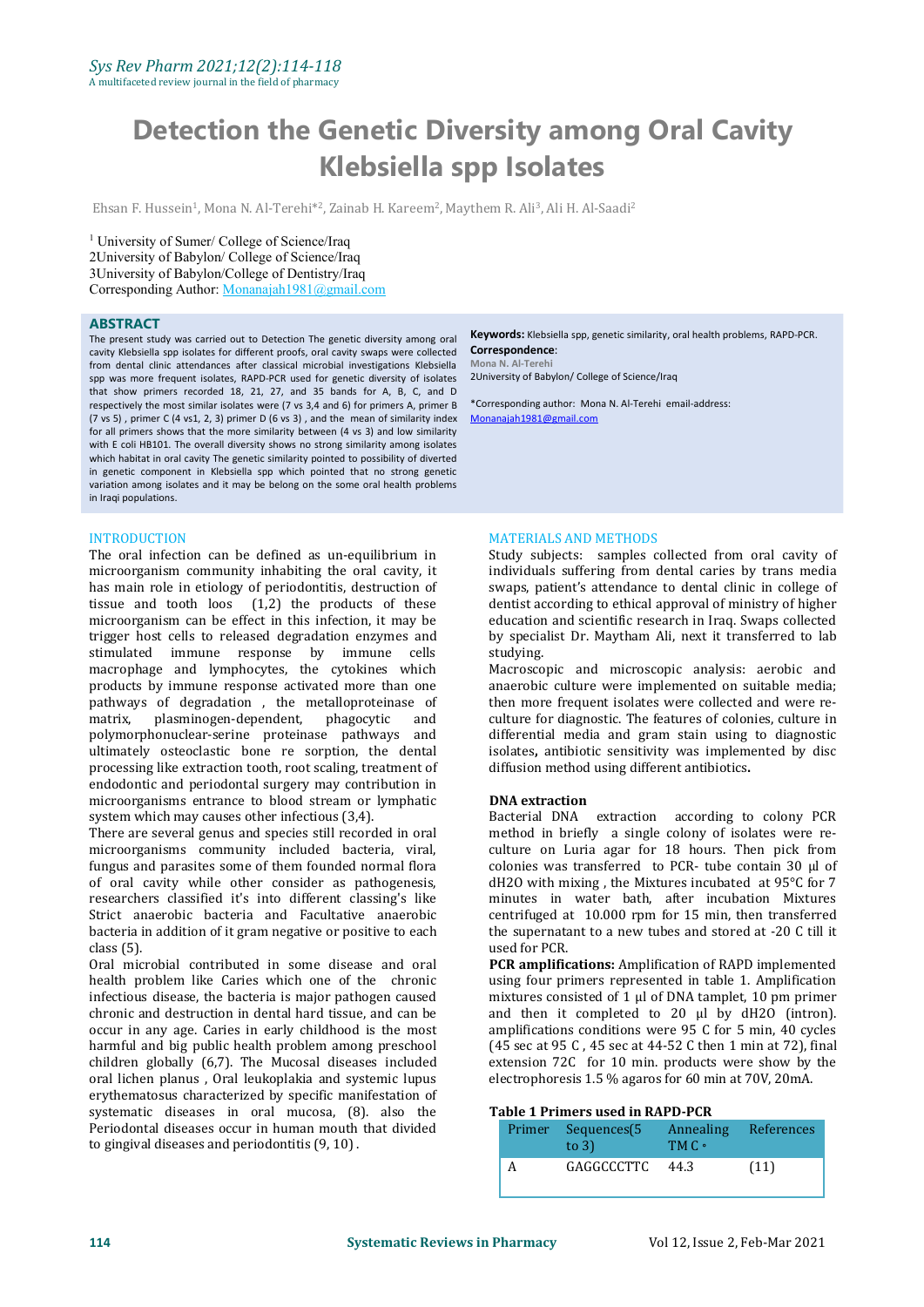**Detection the Genetic Diversity among Oral Cavity Klebsiella spp Isolates**

| R | CGCAGACCTC 44.2 | (12) |
|---|-----------------|------|
|   | AACGCGCAAC 42   | (13) |
|   | GTTTCCGCCC 52.1 |      |

# **Phylogenetic analysis**

The phylogenetic tree constructed by (UPGMA) algorithm by DendroUPGMA: Adendrogram construction utility, similarity index were calculated according to Jaccard index.

## RESULTS AND DISCUSSION

The results of present study shows numerous bacterial species in aerobic and anaerobic cultures, the more frequent species was *Klebsiella spp* ( 8 isolates) in aerobic culture, antibiotic sensitivity show that all

isolates high sensitive to amikacin, three isolates low sensitive to penciling and one isolate highly sensitive and other isolate low sensitive to clarithromycin, one isolates was low sensitive to carbenicillin. The antibiotic resistance belong to genes encoded to these resistance, these genes carried on chromosome or on plasmid which acquired by some mechanisms like genetic transfer, transduction and conjugations, also bad uses of antibiotics led to development a new mechanisms to resistance of antibiotics in bacterial isolates that introduced a new generations have completely resistance to antibiotics and high virulence factors (14) .

The similarity index was used in present study to detection relation among the *Klebsiella* spp. Which caused dental decay in Iraqi individuals which lastly suffered from dental carries and oral medicine problems, in previous study deal with microorganisms in oral community founded that four bacterial spp. Isolated from dental carries one of these was *klipsella spp* (15) .



Figure (1) Electrophoresis pattern of PCR-RAPD for isolates M DNA marker, 1-11 e coli isolates (1.5% agarose, 70V, 20mA, for 60 min). A Primer A, B Primer B, C primer C, D primer D.

|  | Table (2) similarity matrix of isolates according to primers |  |
|--|--------------------------------------------------------------|--|
|--|--------------------------------------------------------------|--|

| <b>Primer A</b>         | $\mathbf{1}$ | $\overline{2}$ | 3            | $\overline{4}$ | $\overline{5}$ | 6            | $\overline{7}$ |
|-------------------------|--------------|----------------|--------------|----------------|----------------|--------------|----------------|
| $\mathbf{1}$            | 1.000        | 1.000          | 0.000        | 0.000          | 0.000          | 0.000        | 0.000          |
| $\boldsymbol{2}$        |              | $\mathbf{1}$   | 0.000        | 0.000          | 0.000          | 0.000        | 0.000          |
| 3                       |              |                | $\mathbf{1}$ | 1.000          | 0.333          | 0.200        | 0.333          |
| $\overline{\mathbf{4}}$ |              |                |              | $\mathbf{1}$   | 0.333          | 0.200        | 0.333          |
| 5                       |              |                |              |                | $\mathbf{1}$   | 0.000        | 0.200          |
| 6                       |              |                |              |                |                | $\mathbf{1}$ | 0.333          |
| 7                       |              |                |              |                |                |              | $\mathbf{1}$   |
| <b>Primer B</b>         | $\mathbf{1}$ | 2              | 3            | 4              | $5^{\circ}$    | 6            | $\overline{7}$ |
| 1                       | 1.000        | 1.000          | 0.000        | 0.000          | 0.000          | 0.000        | 0.000          |
| $\overline{2}$          |              | $\mathbf{1}$   | 0.000        | 0.000          | 0.000          | 0.000        | 0.000          |
| 3                       |              |                | 1            | 0.200          | 0.333          | 0.200        | 0.143          |
| $\overline{\mathbf{4}}$ |              |                |              | $\mathbf{1}$   | 0.000          | 0.000        | 0.000          |
| 5                       |              |                |              |                | 1              | 0.000        | 0.500          |
| 6                       |              |                |              |                |                | $\mathbf{1}$ | 0.000          |
| a <sub>7</sub>          |              |                |              |                |                |              | $\mathbf{1}$   |
| Primer C                | $\mathbf{1}$ | 2              | 3            | 4              | 5              | 6            | $\overline{7}$ |
| $\mathbf{1}$            | 1.000        | 1.000          | 1.000        | 1.000          | 0.000          | 0.000        | 0.000          |
| $\mathbf{2}$            |              | 1              | 1.000        | 1.000          | 0.000          | 0.000        | 0.000          |
| 3                       |              |                | $\mathbf{1}$ | 1.000          | 0.000          | 0.000        | 0.000          |
| $\overline{\mathbf{4}}$ |              |                |              | $\mathbf{1}$   | 0.000          | 0.000        | 0.000          |
| 5                       |              |                |              |                | $\mathbf{1}$   | 0.333        | 0.222          |
| 6                       |              |                |              |                |                | $\mathbf{1}$ | 0.300          |
| 7                       |              |                |              |                |                |              | $\mathbf{1}$   |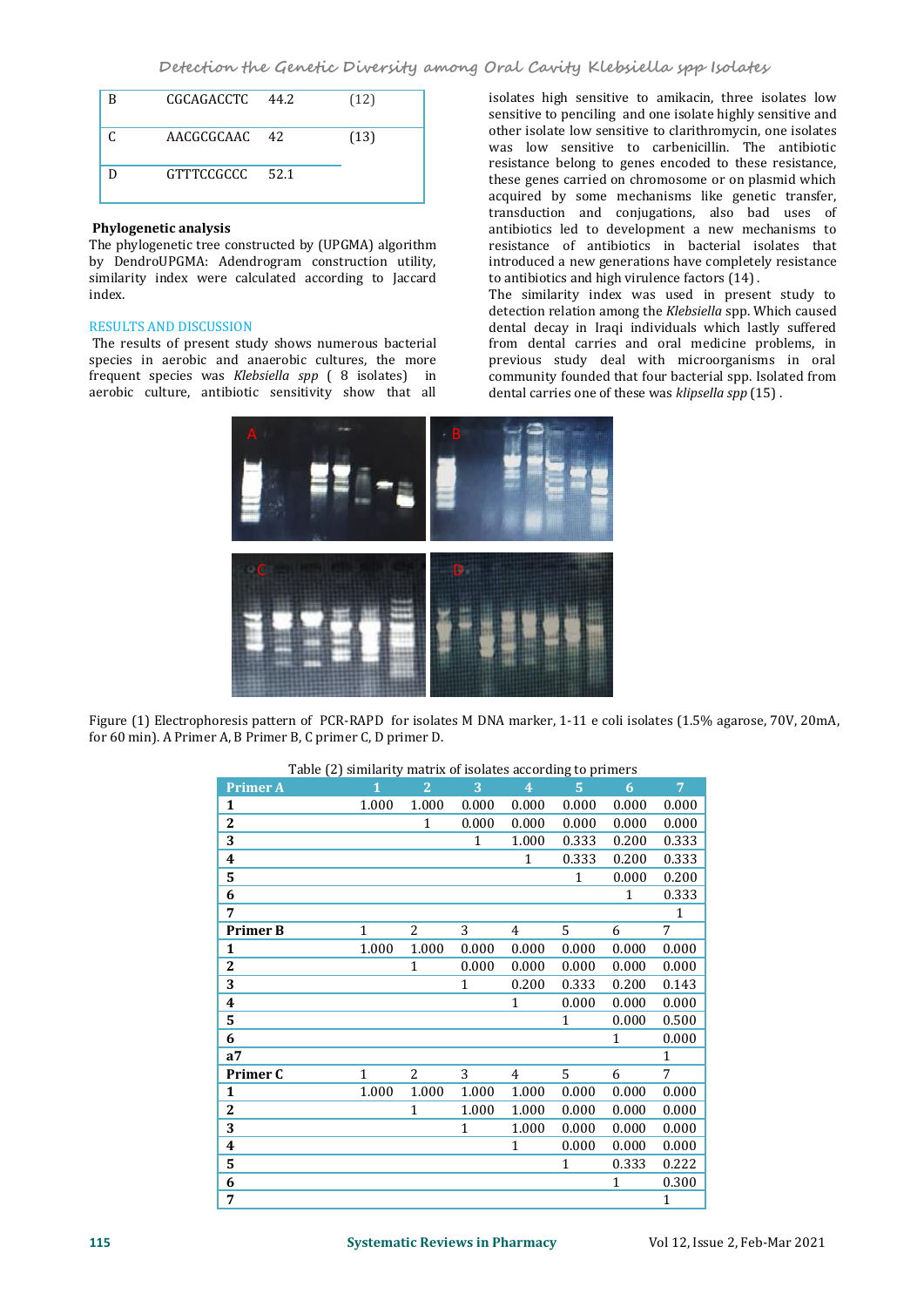**Detection the Genetic Diversity among Oral Cavity Klebsiella spp Isolates**

| <b>Primer D</b>          |              | 2              | 3            | $\overline{4}$ | 5            | 6            | 7     |
|--------------------------|--------------|----------------|--------------|----------------|--------------|--------------|-------|
| 1                        | 1.000        | 1.000          | 0.000        | 0.000          | 0.000        | 0.000        | 0.000 |
| $\mathbf{2}$             |              | $\mathbf{1}$   | 0.000        | 0.000          | 0.000        | 0.000        | 0.000 |
| 3                        |              |                | 1            | 0.125          | 0.667        | 0.714        | 0.500 |
| $\overline{\mathbf{4}}$  |              |                |              | 1              | 0.167        | 0.286        | 0.500 |
| 5                        |              |                |              |                | $\mathbf{1}$ | 0.429        | 0.429 |
| 6                        |              |                |              |                |              | $\mathbf{1}$ | 0.500 |
| 7                        |              |                |              |                |              |              | 1     |
|                          |              |                |              |                |              |              |       |
| <b>Mean of primers E</b> | $\mathbf{1}$ | $\overline{2}$ | 3            | $\overline{4}$ | 5            | 6            | 7     |
| 1                        | 1.000        | 1.000          | 0.000        | 0.250          | 0.000        | 0.000        | 0.000 |
| $\mathbf{2}$             |              | 1              | 0.000        | 0.250          | 0.000        | 0.000        | 0.000 |
| 3                        |              |                | $\mathbf{1}$ | 0.581          | 0,333        | 0.278        | 0.243 |
| $\boldsymbol{4}$         |              |                |              | $\mathbf{1}$   | 0.125        | 0.121        | 0.207 |
| $\overline{5}$           |              |                |              |                | 1            | 0.189        | 0.337 |
| 6                        |              |                |              |                |              | 1            | 0.283 |

Table (3) the Cophenetic [Correlation](http://en.wikipedia.org/wiki/Cophenetic_correlation) Coefficient (CP) among bacterial isolates

|   | <b>Primer no.</b> Number of bands | <b>Cophenetic Correlation Coefficient (CP)</b> |
|---|-----------------------------------|------------------------------------------------|
| A | 18                                | 0.979098415100737                              |
| B | 21                                | 0.968129864192401                              |
|   | 27                                | 0.999622800359871                              |
| D | 35                                | 0.954004117872539                              |
| E | Mean                              | 0.932286840029516                              |



Figure (2) the phylogenic trees of bacterial isolates a1-a6 *[klebsiella](https://www.google.com/search?client=firefox-b-d&q=klebsiella&spell=1&sa=X&ved=0ahUKEwilr7Xlme7jAhXBgVwKHbUACmYQkeECCCsoAA)* spp a7 *E coli* HB101, A,B, C and D RAPD primers, E mean of overall similarity index

Oral disease like dental carries, gum inflammations and others become one of the most problems in Iraqi populations in last decades, thus the present study was suggested to evaluation the genetic background of more bacterial spp isolates which more frequents in oral cavity

and dental carries. The similarity index was depended in present study according to Jaccard index that implemented using UPGM dndrogram software, the similarity index was divers according to primers sequences and its loci, primers recorded 18, 21, 27, and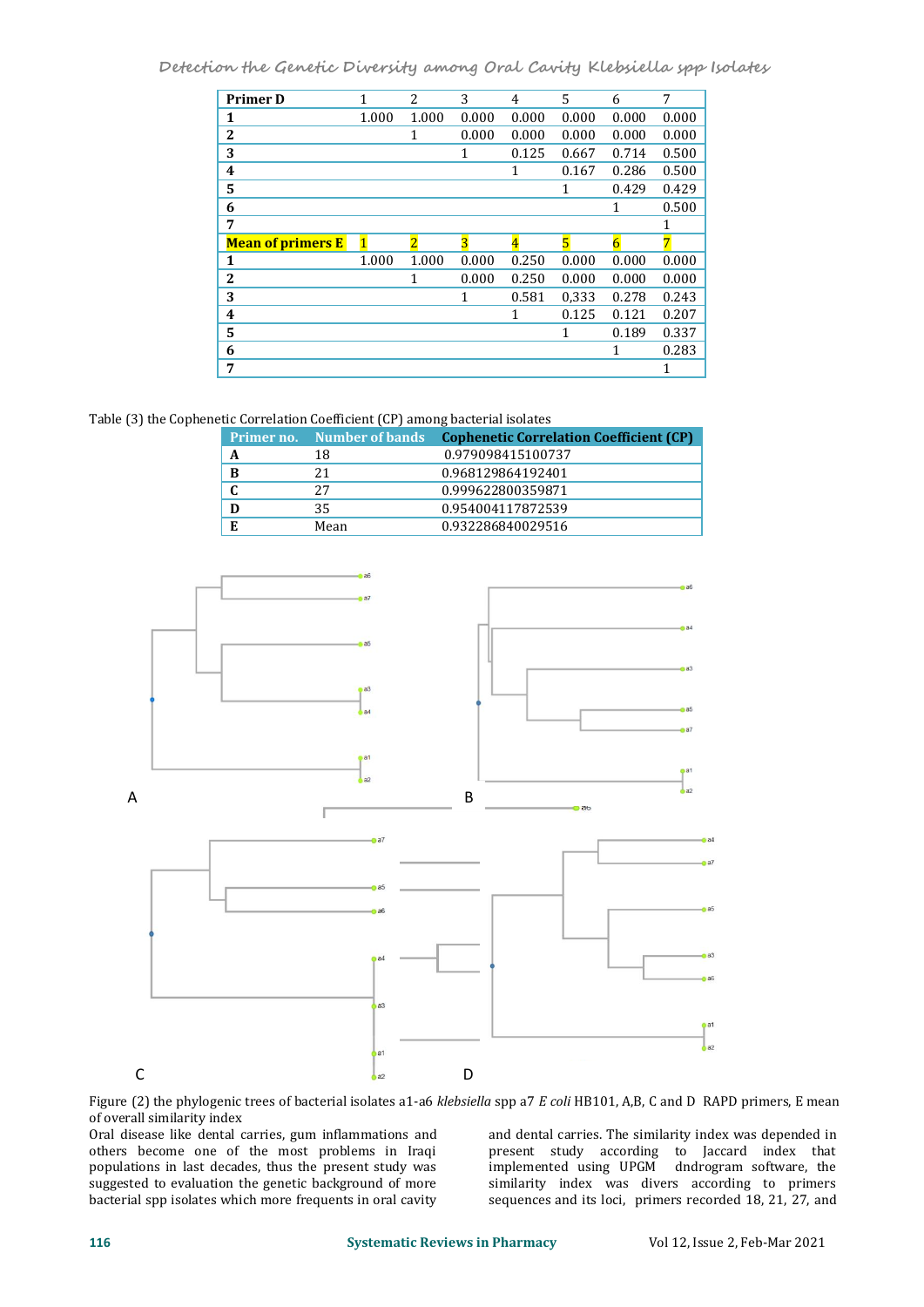35 bands for A, B, C, and D respectively with Cophenetic Correlation Coefficient ranged (0.95400- 0.99962) (figure 1and table 3), the most similar isolates were (7 vs 3,4 and 6) for primers A, primer B  $(7 \text{ vs } 5)$ , primer C  $(4 \text{ vs } 1)$ , 2, 3) primer D  $(6 \text{ vs } 3)$  (table 2, figure 1). The mean of similarity index for all primers shows that the more similarity between (4 vs 3) and low similarity with 7 (*E coli* HB101).

The phylogenic trees show that all trees consist of more than one clusters and groups and the genetic distance variance according to primers sequence, overall the diversity in bacterial isolated resulted from different<br>factors included spontaneous mutation like point 8. factors included spontaneous mutation like point mutation and DNA re-arrangement in addition of horizontal genetic transfer as well as transformation,<br>transduction, conjugation and recombination, all these transduction , conjugation and recombination, all these processes causes genetic diversity in bacterial populations which are lived at the same environments, although of the present isolates were members of Enterobacteriaceae it can be survived in saliva and these phenomena have been observed in some oral clinical investigations (15,16).

The ways of bacterial transfer to mouth cavity can be contributed in dental health disorder which will acquire genetic adaptation later, via contaminated eating, some mouth tools and dental clinic causes transfer multidrug resistance bacteria like *Klebsiella* spp. (17- 19). The present study aims to detection the genetic diversity of more frequents oral bacterial isolates to investigate the  $\qquad$  Amplified 1 sources of oral infections. controlled on the oral  $\qquad$  Developing sources of oral infections, controlled on the oral infections which high incidence recorded in last years and<br>for possibility to control on the side infections for possibility to control Accompanying with other diseases like oral ulcer , from these results we determined that the source of oral infection is entrobacterecea, and the bacterial isolates that detected in present study can be contributed in other oral infections like dental decay and Periodontal diseases (20). in addition of oral ulcer correlated with other disease like autoimmune disease and immune suppression drug consumptions. The genetic similarity pointed to possibility of diverted in genetic component in Klebsiella spp as in figure ( 2 E) which pointed that no **2**:203 strong genetic variation among isolates and it may be belong on the some oral health problems in Iraqi populations, moreover its need more investigated to biagnosis, Journal of Pure and A improve the genetic similarity among oral cavity Sept. 2018. 12(3), p. 1495-1498. improve the genetic similarity among oral cavity microorganisms which causes some problems in tooth health in Iraqi population, thus we need more researches deal with other types of oral microorganisms species and hydrogen generation by Klebsiella pneumor<br>the types of communications among them to detect the the oral cavity J Microbiol. 2010;48(6):778-83. the types of communications among them to detect the source of these health problems.

# REFERENCES

- 1. Kornman K S, Page R C, Tonetti M.S., The host response to the microbial challenge in periodontitis: assembling the players, Periodontology 2000, 1997;<br>14 33-53 14 33–53.
- 2. Birkedal-Hansen H. Role of cytokines and inflammatory mediators in tissue destruction, J. Periodontal Res. 1993; 28; 500–510.
- 3. Baumgartner J C, Heggers J P , Harrison J W. The incidence of bacteremias related to endodontic procedures. II. Surgical endodontics, J. Endod. 1977; 3; 399–402.
- 4. Debelian G J , Olsen I, Tronstad L, Systemic diseases caused by oral microorganisms, Endod. Dent. Traumatol. 10 (1994) 57–65.
- 5.Avila M, Ojcius DM, Yilmaz O. The oral microbiota: living with a permanent guest. DNA Cell Biol. 2009;28(8):405–411.
- Jenkinson HF, Lamont RJ. Oral microbial communities in sickness and in health. Trends Microbiol 2005; 13(12):589
- 7. Ma C, Chen F, Zhang Y, Sun X, Tong P, Si Y, Zheng S. Comparison of oral microbial profiles between children with severe early childhood caries and caries-free children using the human oral microbe identification microarray. PLoS ONE 2015; 10(3): e0122075.
- 8. Bewley AF, Farwell DG. Oral leukoplakia and oral cavity squamous cell carcinoma. Clin Dermatol 2017; 35(5):461–467.
- Agnello M, Marques J, Cen L, Mittermuller B, Huang A, Chaichanasakul Tran N, Shi W, He X, Schroth RJ. Microbiome associated with severe caries in Canadian First Nations Children. J Dent Res 2017; 96(12):1378–1385.
- 10. Pihlstrom BL, Michalowicz BS, Johnson NW. Periodontal diseases. Lancet 2005; 366:1809–1820
- 11. Fritsch P, Hanson M A, Spore C D, Pack PE, and Rieseberg L H. Constancy of RAPD primer amplification strength among distantly related taxa of flowering plants. Plant Mol. Biol. Reporter 1993;11:10–20.
- 12. Roberts M A, Crawford D L. Use of Randomly Amplified Polymorphic DNA as a Means of<br>Developing Genus- and Strain-Developing Genus- and Strain- Specific Streptomyces DNA Probes. Applied and Environmental Microbiology,2000; 66(6), 2555– 2564.
- 13. Akopyanz N, Bukanov N O, Westblom T U, Dresovich S, and Berg D E. DNA diversity among clinical isolates of Helicobacter pylori detected by PCR-based RAPD fingerprinting. Nucleic Acids Res. 1992; 20:5137– 5142.
- 14. Van Hoek AHAM, Mevius D, Guerra B, Mullany P, Roberts AP and Aarts HJM Acquired antibiotic resistance genes: an overview. Front. Microbio. 2011; **2**:203
- 15. Al-Terehi M, Shershab SH, Al-Rrubaei H A and Al- Saadi A Some Oral Pathogenic Bacteria, Isolation and Diagnosis, Journal of Pure and Applied Microbiology,
- 16. Kanazuru T, Sato EF, Nagata K, Matsui H, Watanabe K, Kasahara E, Jikumaru M, Inoue J, Inoue M.Role of hydrogen generation by Klebsiella pneumoniae in
- 17. Leitner E, et al. Contaminated handwashing sinks as the source of a clonal outbreak of KPC-2-producing *Klebsiella oxytoca* on a hematology ward*. Antimicrob*
- 18. Lowe C, et al., Mount Sinai Hospital Infection Control Team*,* Outbreak of extended-spectrum β-lactamase producing Klebsiella oxytoca infections associated with contaminated hand washing sinks(1)*. Emerg Infect Dis* 2012; 18*:*1242*–*1247*.*
- 19. Weingarten RA, et al., NISC Comparative Sequencing Program*.* Genomic analysis of hospital plumbing reveals diverse reservoir of bacterial plasmids conferring carbapenem resistance*. MBio 2018;* 9*:*e02011-17*.*
- 20. [Gao](https://www.ncbi.nlm.nih.gov/pubmed/?term=Gao%20L%5BAuthor%5D&cauthor=true&cauthor_uid=29736705) L , [Xu](https://www.ncbi.nlm.nih.gov/pubmed/?term=Xu%20T%5BAuthor%5D&cauthor=true&cauthor_uid=29736705) T, [Huang](https://www.ncbi.nlm.nih.gov/pubmed/?term=Huang%20G%5BAuthor%5D&cauthor=true&cauthor_uid=29736705) G, [Jiang](https://www.ncbi.nlm.nih.gov/pubmed/?term=Jiang%20S%5BAuthor%5D&cauthor=true&cauthor_uid=29736705) S, [Gu](https://www.ncbi.nlm.nih.gov/pubmed/?term=Gu%20Y%5BAuthor%5D&cauthor=true&cauthor_uid=29736705) Y, [Chen](https://www.ncbi.nlm.nih.gov/pubmed/?term=Chen%20F%5BAuthor%5D&cauthor=true&cauthor_uid=29736705) F Oral microbiomes: more and more importance in oral cavity and whole body. Protein Cell. 2018;9(5):488- 500.